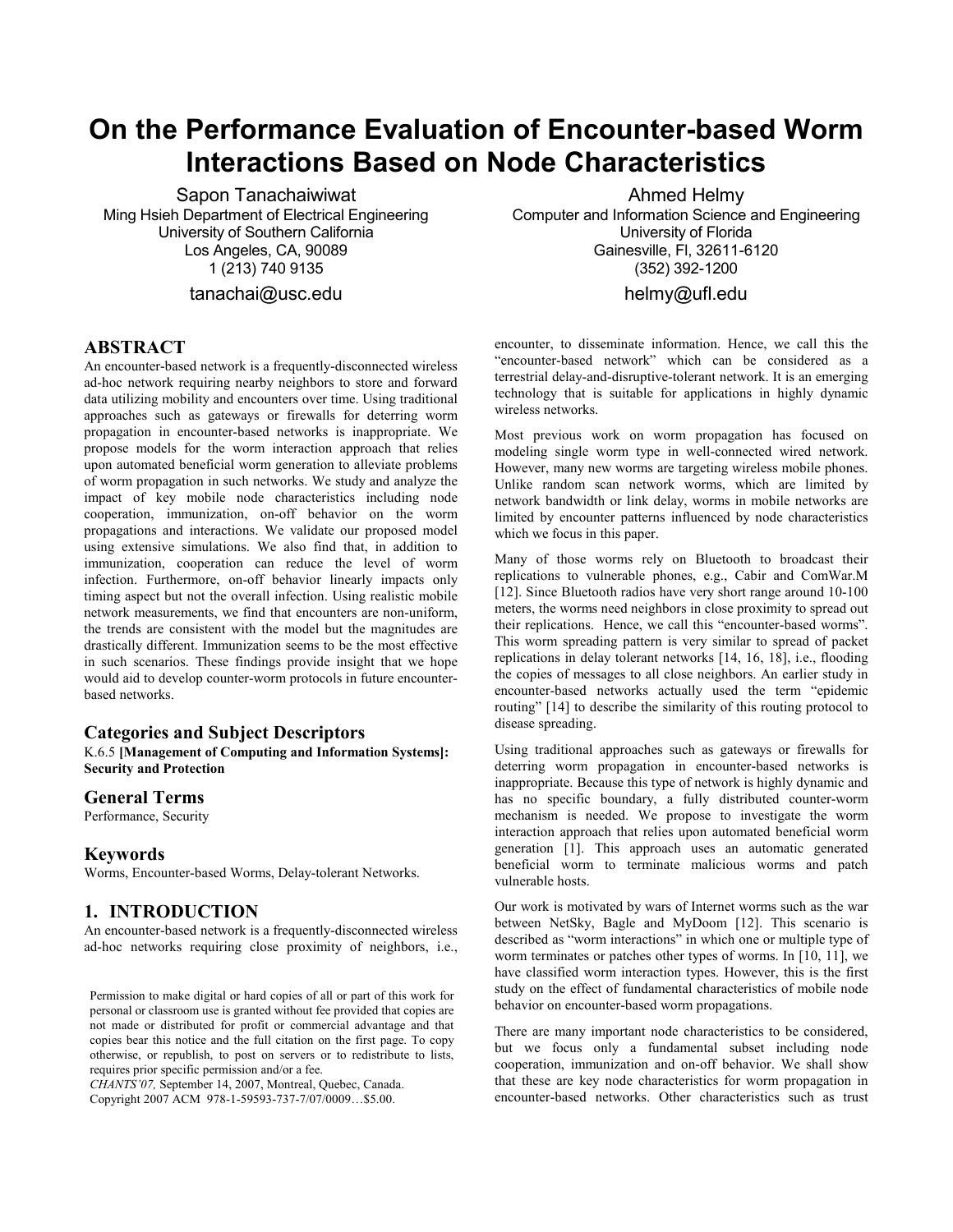between users, battery life, energy consumption, and buffer capacity are subject to further study and are out of scope of this paper.

The majority of routing studies in encounter-based networks usually assume ideal node characteristics including full node cooperation and always-on behavior. However, in realistic scenarios, nodes do not always cooperate with others and may be off most of the time [20]. In worm propagation studies, many works also assume all nodes to be susceptible (i.e., not immune) to worm infection. An immune node does not cooperate with infected hosts and is not infected. To investigate more realistic scenarios, we propose to study the mobile node characteristics and analyze the impact of node cooperation, immunization and on-off behavior on the worm interactions. Cooperation and on-off behavior are expected to have impact on the timing of infection. Intuitively, cooperation makes the network more susceptible to worm attacks. Immunization, however, may help reduce overall infection level. This paper examines the validity of these expectations, using the overall infection level and timing of infection as metrics (see Section 3.3).

Most worm propagation studies only focus on instantaneous number of infected hosts as a metric. We feel that additional systematic metrics are needed to study worm response mechanisms. We utilize new metrics including total infectives, maximum infectives, total lifespan, average lifespan, time-toinfect-all, and time-to-remove-all to quantify the effectiveness of worm interaction.

In this paper, we try to answer following questions: How can we model this war of the worms systemically based on node characteristics including cooperation, immunization, and on-off behavior in encounter-based networks? What conditions of node characteristics can alleviate the level of worm infection? This worm interaction model can be extended to support more complicated current and future worm interactions in encounterbased networks. Due to limited space, we only model node characteristics on aggressive one-sided worm interactions [10] in which there are two types of worms; beneficial worm and malicious worm. The beneficial worm acts as a predator and can terminate the malicious worm (in this case, the prey!). The predator vaccinates and patches infected hosts and susceptible hosts to prevent infection and re-infections from malicious worm.

Our main contribution in this paper is our proposed new Worm Interaction Model focusing on node characteristics in encounterbased networks. We also use new metrics to quantify the effectiveness of worm interactions, and are applicable to study any worm response mechanism. We also provide the first study of worm propagation based on real mobile measurements.

Following is an outline of the rest of the paper. We discuss related work in Section 2. Then, in Section 3, we explain the basic worm interaction model, node-characteristics model, and proposed metrics. Then we analyze worm interactions in both uniform and realistic encounter networks. In Section 4, we conclude our work and discuss the future work.

# 2. RELATED WORK

Worm-like message propagation or epidemic routing has been studied for delay tolerant network applications [14, 16, 18]. As in worm propagation, a sender in this routing protocol spreads

messages to all nodes in close proximity, and those nodes repeatedly spread the copies of messages until the messages reach a destination, similarly to generic flooding but without producing redundant messages. Performance modeling for epidemic routing in delay tolerant networks [16] based on ODEs is proposed to evaluate the delivery delay, loss probability and power consumption. Also the concept of anti-packet is proposed to stop unnecessary overhead from forwarding extra packets copies after the destination has received the packets. This can be considered as a special case of non-zero delay of aggressive one-sided interaction which we consider in our model.

Epidemic models, a set of ordinary differential equations, were used to describe the contagious disease spread including SI, SIS, SIR SIRS, SEIR and SEIRS models [2, 6, 13] in which S, I, E, R stand for Susceptible, Infected, Exposed and Recovered states, respectively. There's an analogy between computer worm infection and disease spread in that both depend on node's state and encounter pattern. For Internet worms, several worm propagation models have been investigated in earlier work [3, 7, 17]. Few works [1, 8, 10, 11] consider worm interaction among different worm types. Our work, by contrast, focuses on understanding of how we can systemically categorize and model worm propagation based on node characteristics in encounterbased networks.

In [1], the authors suggest modifying existing worms such as Code Red, Slammer and Blaster to terminate the original worm types. The modified code retains portion of the attacking method so it would choose and attack the same set of susceptible hosts. In this paper, we model this as aggressive one-sided worm interaction. Other active defenses, such as automatic patching, are also investigated in [15]. Their work assumes a patch server and overlay network architecture for Internet defense. We provide a mathematical model that can explain the behavior of automatically-generated beneficial worm and automatic patch distribution using one-sided worm interaction in encounter-based networks. Our work aims to understand and evaluate automated worm (with patch) generation but we do not address details of vulnerabilities nor related software engineering techniques to generate patches or worms. Active defense using beneficial worms is also mathematically modeled in [8] which focused on delaylimited worm defense in the Internet.

Effect of Immunization on Internet worms was modeled in [7] based on the SIR model.

# 3. WORM INTERACTION MODEL AND METRICS

Worm interaction arises in scenario where one worm terminates other worms. To understand worm interaction, we start by examining the concept of the predator-prey relationships in Section 3.1. Then, in Section 3.2, we introduce the basic concept of worm interaction model and finally we propose new metrics in Section 3.3. In Section 3.4, we provide basic worm interaction model analysis. Then we introduce concept of node characteristics and node-characteristic-based worm interaction model in Section 3.5. Then, in Section 3.6, we analyze and compare simulation results between uniform and non-uniform (trace-based) worm interactions.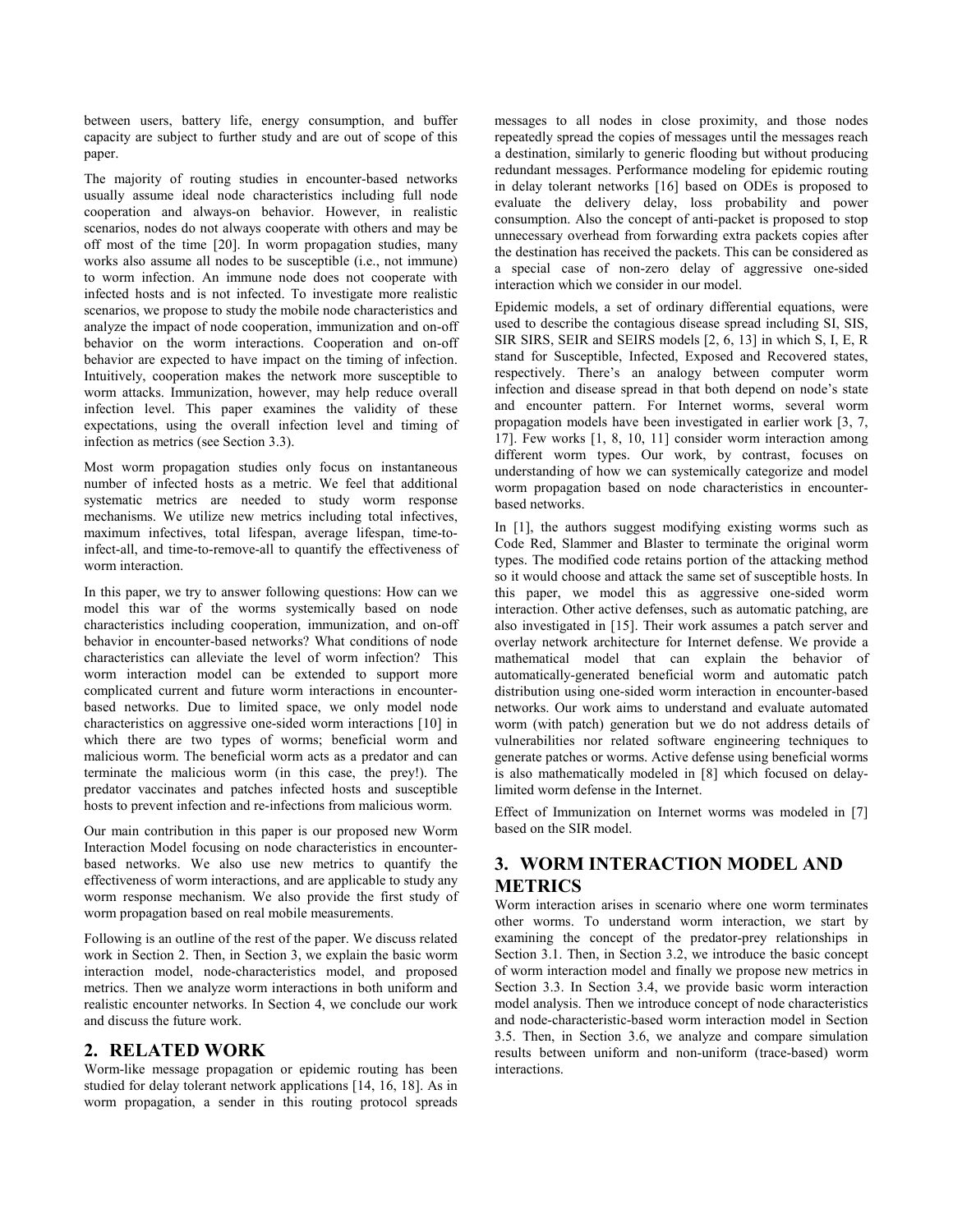#### 3.1 Predator-Prey Relationships

For every worm interaction type, there are two basic characters: Predator and Prey. The Predator, in our case the beneficial worm, is a worm that terminates and patches against another worm. The Prey, in our case the malicious worm, is a worm that is terminated or patched by another worm.

A predator can also be a prey at the same time for some other type of worm. Predator can vaccinate a susceptible host, i.e., infect the susceptible host (vaccinated hosts become predator-infected hosts or predator infectives) and apply a patch afterwards to prevent the hosts from prey infection. Manual vaccination, however, is performed by a user or an administrator by applying patches to susceptible hosts.

A termination refers to the removal of prey from infected hosts by predator; and such action causes prey infectives to become predator infectives. The removal by a user or an administrator, however, is referred to as manual removal. For brevity and clarity, manual vaccination and removal are not considered in this paper.

We choose to use two generic types of interacting worms, A and B, as our basis throughout the paper. A and B can assume the role of predator or prey depending on the type of interactions.

#### 3.2 Worm Interaction Model

Let S be the number of vulnerable hosts that are not yet infected by any worm, i.e. *susceptible* at time t. Let  $I_A$  and  $I_B$  be the number of infected hosts by prey and predator at time  $t$ , respectively. Assume that each user encounters another random user with constant pair-wise contact rate  $\beta$  (probability per unit

of time of encounter between any pair) and uniform encounter (every node has equal chance to encounter any other node)<sup>1</sup>. We also assume that node's characteristic including cooperation, immunization and on-off behavior does not change after infection from prey or predator. We start with the simple case where every node is cooperative, susceptible and always on. The state transition diagram in Fig.1 and the susceptible rate and infection rates of prey and predator are given by:

$$
\frac{dS}{dt} = -\beta S(I_A + I_B)
$$
 (1-a)

$$
\frac{dI_A}{dt} = \beta I_A (S - I_B)
$$
 (1-b)

$$
\frac{dI_B}{dt} = \beta (SI_B + I_A I_B). \tag{1-c}
$$



1 This assumption is relaxed later in the paper in the trace-based encounter simulations.

j

We call this set of equations "aggressive one-sided interaction model" where a predator is able to terminate its prey and vaccinate susceptible hosts. We shall vary this model later to capture various node characteristics.

### 3.3 Metrics

To gain insight and better quantify the effectiveness of aggressive one-sided worm interaction, we propose to use the following metrics:

3.3.1 Total Infectives (TI): the number of hosts ever infected by prey

3.3.2 Maximum Infectives (MI): the peak of instantaneous number of prey-infected hosts where  $I_A(0) \leq MI \leq TI$ .

3.3.3 Total Life Span (TL): the sum of time of individual nodes ever infected by prey. It can be interpreted as the total damage by prey.

3.3.4 Average Individual Life Span (AL): the average life span of individual prey-infected hosts where  $AL \leq TL$ .

3.3.5 Time to Infect All  $(TA)$ : the time required for predator to infect all susceptible and prey hosts. Its inverse can be interpreted as average predator infection rate.

3.3.6 Time to Remove All  $(TR)$ : the time required for predator to terminate all preys where  $TR \leq TA$ . Its inverse can be interpreted as prey termination rate.

Our goal is to find the conditions to minimize these metrics based on node characteristics. We discuss details of node characteristics in Section 3.5.

Next we examine the basic worm interaction model and its relationships with above metrics.

#### 3.4 Basic Model Analysis

If we want to suppress the initial infection  $\left(\frac{d\mathbf{u}}{dt}\right)$  $\frac{dI_A}{dt}$  =0 at t=0), from

(1-b), then the required condition for this is

$$
I_B(0) = S(0)
$$
 (2)

where  $I_B(0)$  and  $S(0)$  are the number of prey-infected hosts and susceptible hosts at  $t=0$  respectively.

We obtain from this condition that

$$
TI = MI = I_A(0), I_A(\infty) = 0
$$
 (3)

where  $I_A(\infty)$  is the number of prey-infected hosts at  $t=\infty$ .

However, we can see from (2) that the threshold can only be obtained by requiring the initial number of predator to be at least equal to number of susceptible hosts (a trivial condition). If that condition cannot be met, i.e.,  $I_B(0) < S(0)$ , then we can only have certain acceptable level of infection and TI can be derived from

$$
TI = \int_{t=0}^{\infty} \beta SI_A dt
$$
 (4)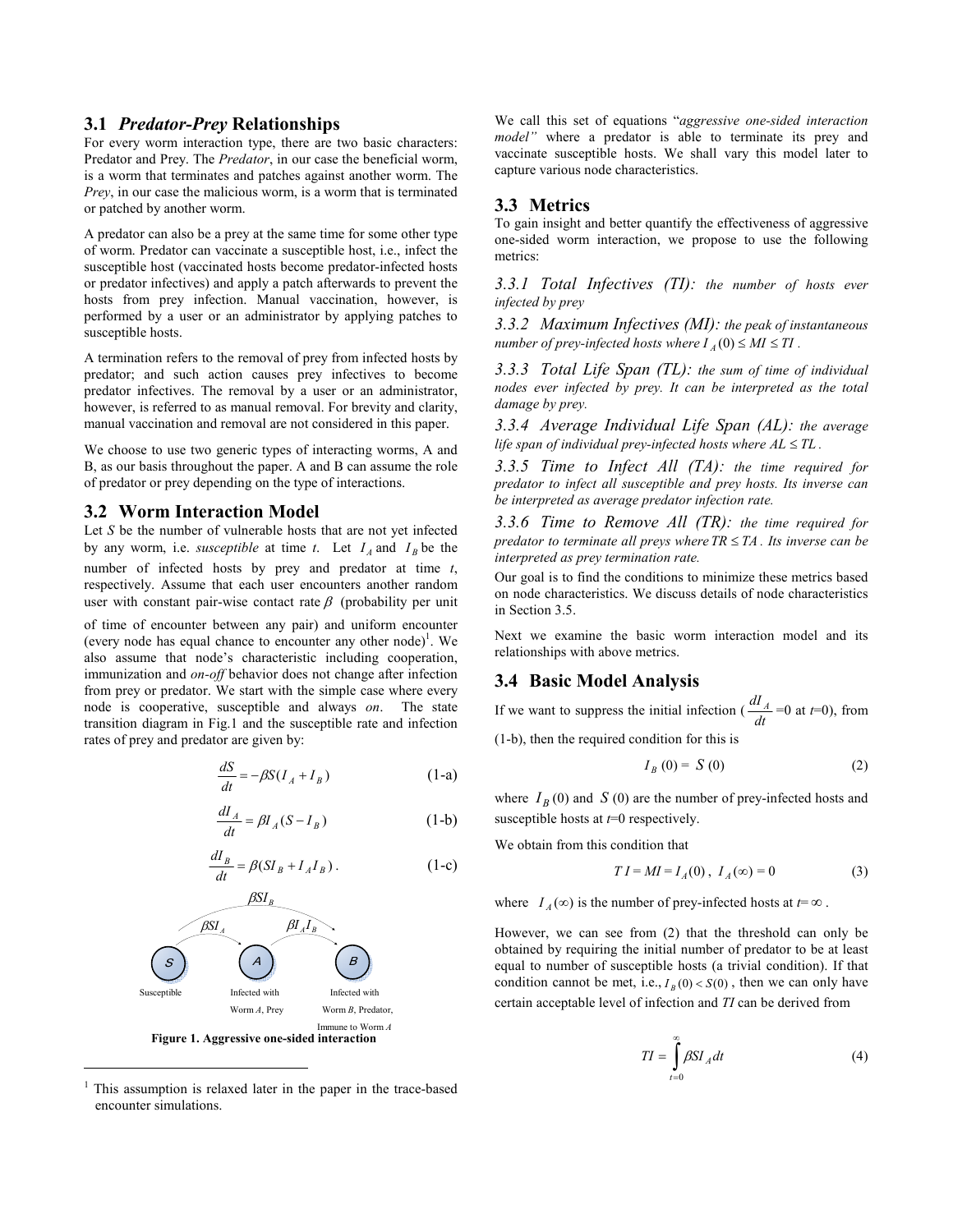*MI* can be found where  $\frac{du}{dt}$  $\frac{dI_A}{dt}$  =0 at  $t > 0$ , in which

$$
I_B(t) = S(t) \tag{5}
$$

Let  $Y$  be the initial infected host ratio which is a ratio of predator initial infected hosts to prey initial infected hosts, i.e.,  $Y = \frac{I_B(0)}{I_A(0)}$  $\scriptstyle{(0)}$ A  $\frac{I_B}{I_A}$  $Y=\frac{I}{I}$ 

where  $0 < Y < N - S(0)$  and N is the total number of nodes in the network.

In Fig. 2, 3 and 4, we show the metrics characteristics based on Y and validate our models through the encounter-level simulations. We simulate and model 1,000 mobile nodes with  $\beta = 6x10^{-6}$ sec<sup>-1</sup>,  $I_A(0) = 1$ , and  $1 \le I_B(0)$ ,  $S \le 998$ . Each simulation runs at least 1,000 rounds and we plot the mean values for each Y.

We assume uniform and constant  $\beta$  as well as  $I_A(0)$ . We adjust Y to find the optimal range to minimize our proposed metrics where  $Y_{min} = 1$  and  $Y_{max} = 998$ .

In Fig.2, we show the relationships of  $TI$  and  $MI$  as the function of Y. TI and MI decrease exponentially as Y increases. The reason we still keep  $I_A(0)$  small is to have wider range of Y with the same size of  $N$ . MI (as a fraction of  $N$ ) is more accurately predicted by the model. The ratio of TI to MI is constant but it gets smaller towards the largest Y. We also find that if  $S(0)$ :  $I_B(0)$ :  $I_A(0)$  is constant then MI : N and TI : N are also constant even N changes.



Figure 2. Relationships of TI and MI with Y

Because TL is the accumulated life of individual prey until the last prey has been removed by predator whose duration indicated by TR. we can simply derive TL based on the numerical solutions from (1-b) as follows:

$$
TL = \sum_{t=0}^{\infty} I_{At} \Delta t \tag{6}
$$

Since AL is the average life span for each node that has been terminated by predator which is equal to the number of nodes that are ever infected, AL can be derived from

$$
AL = \frac{TL}{\int_{t=0}^{\infty} \beta I_A I_B dt} = \frac{TL}{\int_{t=0}^{\infty} \beta SI_A dt} = \frac{TL}{TI}
$$
(7)

TL and AL trends are mostly accurately predicted by the model. The AL errors are due to the errors of estimated TL.



Figure 3. Relationships of TL and AL with Y

From Fig.3, TL decreases exponentially as Y increases. AL, on the other hand, is almost constant for all Y. It is interesting to see that TL and AL are merging at their minimum when  $Y = Y_{max}$ . As we can see that  $TL_{min}$  and  $AL_{min}$  do not reach zero at  $Y_{max}$  because the next encounter time of a prey-infected host with any of predatorinfected host  $(I_B(0))$  requires average of  $\frac{1}{I_B(0)}$  $I_B$ . Furthermore, from (7),  $TL_{min} = TI_{min}AL_{min}$ , thus  $TL_{min}$  and  $AL_{min}$ merge to each other because  $TI_{min} = I_A(0) = 1$ .



Figure 4. Relationships of TA and TR with Y

From the observation in Fig.4, TR reduces much faster than TA with the increase of Y. TR decreases exponentially as Y increases. TA starts to be reduced rapidly when  $Y \approx Y_{max}$ . At  $Y_{max}$ , we can see that  $TA_{min} = TR_{min} = AL_{min}$ ,

Note that TA is also similar to the average time for every node to receive a copy of a message from a random source in an encounter-based network which can be derived as  $(2 \ln N + 0.5772) / N\beta$  [18].

#### 3.5 Node Characteristics

Earlier we assume that all nodes are fully cooperative, susceptible to both prey and predator and "always-on" in Section B., and hence each encounter guarantees a successful message (worm) transfer.



Figure 5. Aggressive one-sided interaction with node characteristics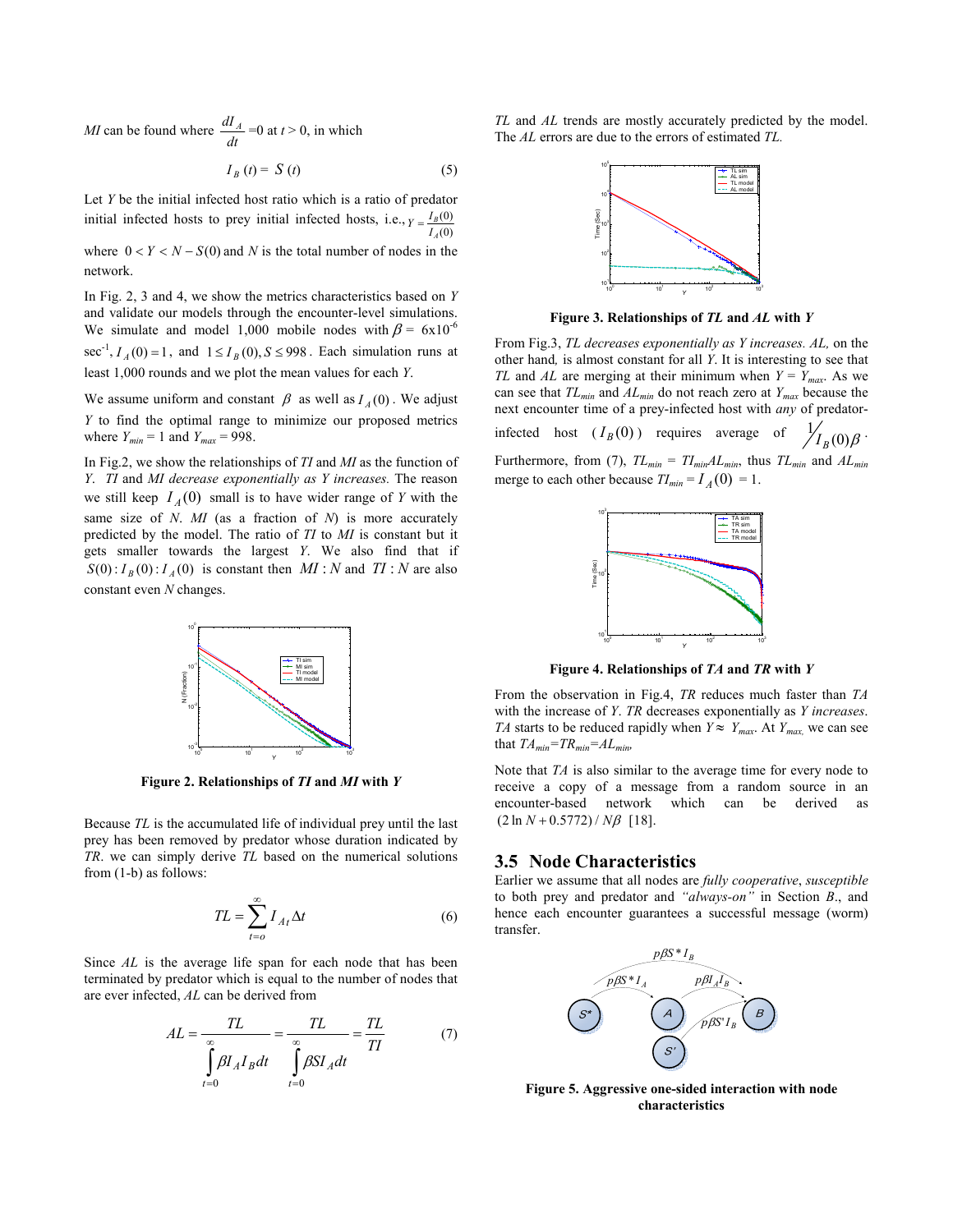In this section, we investigate the scenarios that do not follow above assumptions regarding these three important node characteristics. We assume these characteristics are consistent through out its life time of the networks.

#### 3.5.1 Cooperation

Cooperation is the willingness of node to forward the message (worm) for other nodes. The opposite characteristic is known as selfishness. Intuitively, cooperation may seem to make the network more vulnerable. However, unlike immunization, cooperation is expected to equally slow down both prey and predator propagations. Hence, the effect of cooperation is hard to anticipate.

#### 3.5.2 Immunization

Not all nodes are susceptible to the prey either because of their heterogeneous operating systems and their differences of promptness to remove the vulnerability from their machines. Hence partial of nodes can be immune to prey and will slow down the overall prey infection. It is expected to improve the overall targeted metrics that we mention earlier. Because even some nodes are immune to the prey but they still help forwarding the predator to other nodes and it is expected to have no positive impact on  $AL$ ,  $TA$  but reduce  $TL$  and  $TR$  simply because of less number of nodes to be removed.

#### 3.5.3 On-off behavior

j

A node is able to accept or forward the packet based on the on-off characteristics. In reality, devices are "on" or active only a fraction of the time. Activity may be related to mobility. For instance, a mobile phone is usually on, while lap top is unlikely to be mobile while  $\omega n^2$ . We model the transition from on to off, and vice versa, probabilistically. The probability is determined at the beginning of each time interval. Hence the contact rate is expected to be proportionally reduced according to the probability that the node cannot forward or accept the packets because of on-off status.

Let  $c$  be the fraction of  $N$  that are willing to be *cooperative* where  $0 \le c \le 1$  and N is the total number of nodes in the networks. Let  $i$  be the fraction of cooperative nodes that are *immune* to prey where  $0 \le i \le 1$ . We assume that initial predator and prey infected hosts are cooperative then the number of susceptible hosts for both prey and predator is  $S^*$ where  $S^*(0) = c(1 - i)N - I_A(0)$  and number of susceptible hosts for predator only is S', where  $S'(0) = \frac{c}{N} - I_B(0)$ . Note that  $N = S^* + S' + I_A + I_B$  and  $S = S^* + S'$ . We define the probability of "on" behavior as p and "off" behavior as  $1-p$ where  $0 \le p \le 1$ . Hence contact rate for both predator and prey is  $p\beta$ .

Based on these definitions, the node-characteristic-based aggressive one-sided model can be shown as follows:

$$
\frac{dS^*}{dt} = -p\beta S^*(I_A + I_B)
$$
 (8-a)

$$
\frac{dS'}{dt} = -p\beta S'I_B \tag{8-b}
$$

$$
\frac{dI_A}{dt} = p\beta I_A (S^* - I_B)
$$
 (8-c)

$$
\frac{dI_B}{dt} = p\beta((S^* + S')I_B + I_A I_B)
$$
 (8-d)

Similarly to Section 3.4, we use this model to derive metrics that we are interested. The differences between the conditions of this model and that of basic model to minimize the metrics are investigated here.

If we want to suppress the prey initial infection, then we need

$$
I_B(0) = S^*(0)
$$
 (9)

Assume small  $I_A(0)$  and  $I_B(0)$  when compared with N, hence  $S^*(0) \approx c(1-i)S(0)$ ; required  $I_B(0)$  to stop prey initial infection is therefore also reduced approximately by the factor of  $c(1 - i)$  when compared with (2). TI, similarly derived to (4), is

$$
TI = p \int_{t=0}^{\infty} \beta S^* I_A dt
$$
 (10)

As contact rate is changed due to on-off behavior, TA which  $Y = 1$ , can be derived as follows:

$$
TA = (2 \ln N + 0.5772) / pN\beta \tag{11}
$$

Our model can also be used to model node-characteristic-based one-worm-type propagation which equivalent to epidemic routing by assigning either  $I_B(0) = 0$  or  $I_A(0) = 0$  in (8-a) to (8-d).

# 3.6 Simulation Results

In this section, we start by validating our models with uniformencounter simulation. Then, we compare the relationships of node characteristic with our proposed metrics in uniform and nonuniform (trace-based) encounter networks.

### 3.6.1 Uniform Encounters

We use encounter-level simulations to simulate uniform encounter of 1,000 mobile nodes with  $\beta = 6x10^{-6}$  sec<sup>-1</sup>, and  $I_A(0) = I_B(0) = 1$ . Each simulation runs 10,000 rounds and we plot the median values for each i. The lag time between predator and prey initial infection is 0 sec. We vary cooperation  $(c)$  from 20% to 100%, immunization (i) from  $0\%$  to  $90\%$  with  $100\%$  "on" time for the first part of experiments (Fig.  $6(a)-(f)$ ) and we vary "*on*" time from 10% to 90% with 90% cooperation and 10% immunization, for the second part (Fig.6(g)-(h)). The first part aims to analyze the impact of cooperation and immunization on worm interaction whereas the second part aims to analyze the *on-off* behavior.

From Fig. 6 (a)-(f) we find that increase of cooperation, surprisingly, reduces malicious worm infection for all the metrics. (Note that increase of cooperation actually increases absolute TI and absolute MI, but relative TI (or TI/ $N^*$ ) and relative MI (or  $MI/N^*$ ) are reduced where number of cooperative-susceptible nodes  $N^* = c(1 - i)N$ ).

<sup>2</sup> This is observed from measurements [19, 20] and is captured in our study using trace-driven simulations.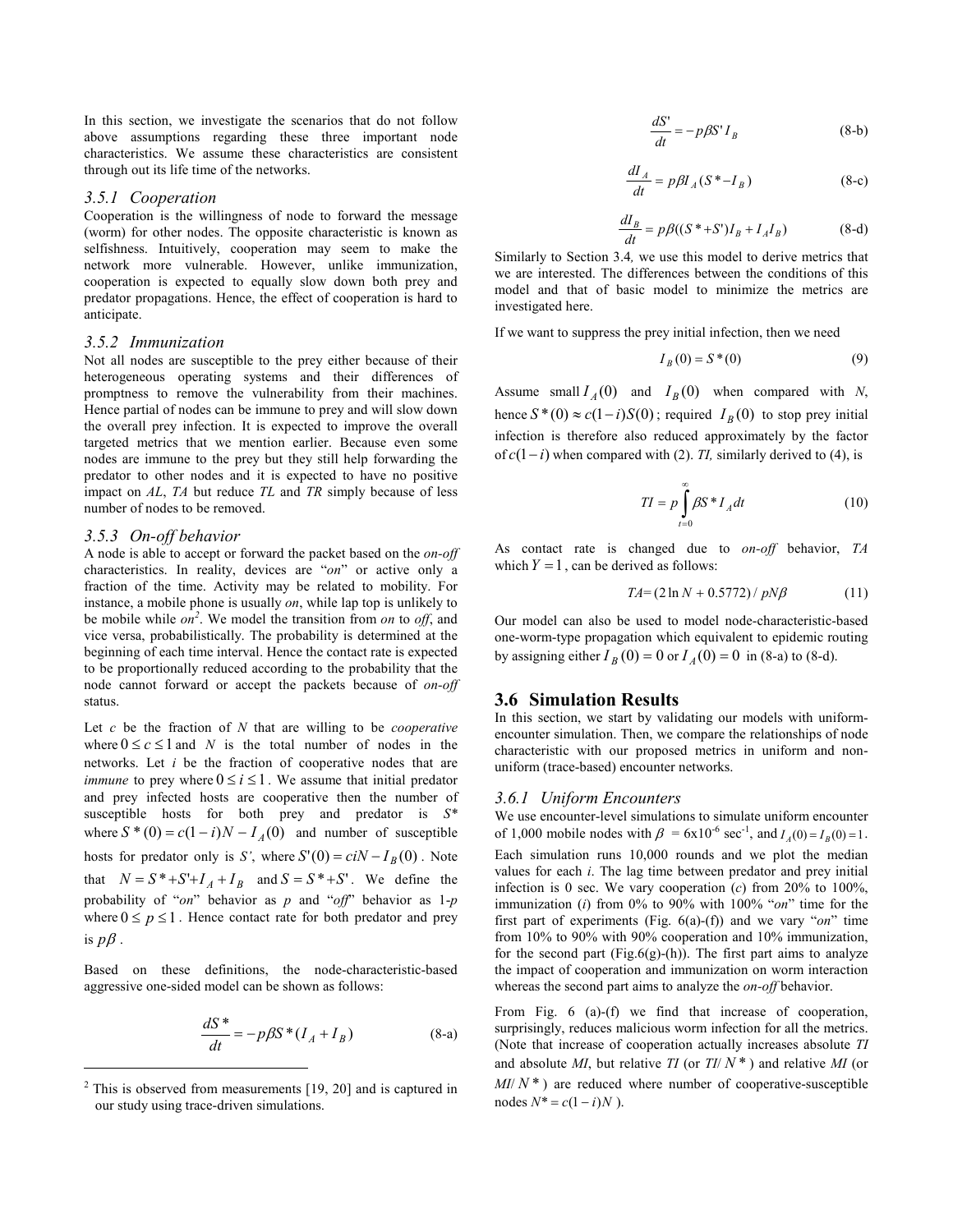Similarly, for immunization Fig. 6 (a)-(f) shows that immunization reduces all categories of metrics except AL. With the increase of immunization, TI is reduced much faster than TL, thus increase of immunization increases AL. Furthermore, increase of immunization, as expected, reduces TR because of less number of possible prey-infected hosts.

Cooperation reduces AL and TR significantly than it does to other metrics. Immunization, however, reduces relative TI, relative MI and TL more significantly than it does other metrics. With equal increase (20% to 80%), immunization at cooperation =  $100\%$ reduces relative TI, relative MI and TL approximately 8.8 times, 2.7 times, and 10.6 times , respectively, more than cooperation does at immunization  $= 0\%$ . On the other hand, cooperation reduces TR approximately 3.3 times more than immunization does. As shown in Fig. 6(e), unlike immunization, only cooperation can reduce TA.

The impact of *on-off* behavior  $(p)$  is clear in Fig. 6  $(g)$  and  $(h)$ . As expected, with variant of "on" time, there is no difference in relative TI and relative MI. The ratio of contact rate between predator and prey is an indicator of the fraction of infected hosts irrespective of the contact rate. In this case, the ratio of contact rate is always 1.0, and hence the constant of relative TI and relative MI. [11].

TL, AL TA and TR exponentially decrease with the increase of "on" time causing reduction of inter-encounter time. Our model shows a good agreement with simulation results for most of the scenarios based on node characteristics.

#### 3.6.2 Non-uniform Encounters

We investigate the consistency of the model-based results with those generated using measurement-based real encounters. We drive our encounter-level simulations using the wireless network traces of the University of Southern California of 62 days in spring 2006 semester [20]. We define an encounter as two nodes sharing the same access point at the same time. We randomly choose 1,000 random nodes from 5,000 most active nodes based on their online time from the trace. Their median  $\beta$  is 1.2x10<sup>-6</sup> sec<sup>-1</sup>and median number of unique encounter node is 94. We use  $I_A(0)=1$  and  $I_B(t)=1$  where t is the delay between initial predator-infected host and initial prey-infected host in the simulation. This delay was introduced as the traced delay between the two groups in which one group for initial predator-infected host and another for initial prey-infected-host. Each group accounts for 3% of total population. The first group has average contact rate  $\beta = 2.7 \times 10^{-6}$  sec<sup>-1</sup>, and the second group has average contact rate  $\beta = 3.6x10^{-6}$  sec<sup>-1</sup>. When contact rate of the initial predator-infected host is higher than that of the initial preyinfected host, we call this scenario "Fast predator". On the other hand, when contact rate of initial predator-infected host is lower than that of prey, we call this scenario "Slow predator". From the trace, the median arrival delay between initial predator-infected host and initial prey-infected host is -539,795 sec (6.25 days) for "Fast predator", and 539,795 sec for "Slow predator". For comparison between uniform and non-uniform encounter, we directly add the plot of metrics from encounter-level simulation of worm interaction in uniform encounter networks with the same

contact rate ( $\beta = 1.2x10^{-6}$  sec<sup>-1</sup>) and the same number of nodes with arrival delay  $= 0$  sec.

In Fig. 7, we find that immunization  $(i)$  is still a very important factor to reduce relative TI, relative MI, TL, and TR. However, unlike uniform-encounter worm interaction, we find that higher cooperation does not necessarily help reduce relative TI, relative MI, TL, AL and TR.

We believe that because of non-uniform encounter patterns (as shown in Fig. 7(a)-(b)) and significant lag time between an initial prey-infected host and an initial predator-infected host, there are several differences of the metrics with uniform and non-uniform encounter networks. The main reasons of non-uniform contact rate and non-uniform number of unique contact users are nonuniform on-off behavior and location preferences. From [20], there were heavy and light users based on their online time, we know that only 50% of users were online more than 20% of the whole semester. In Fig. 7(a)-(b), we find that user's encounter in the trace is highly skewed, i.e., top 20% of user's total encounter account for 72% of all users' encounter and 70% of users encounter less than 20% of total unique users.

Hence, the metrics of worm interaction in non-uniform encounter networks in Fig. 7 deviate greatly from the results from that of uniform encounter networks. In Fig.  $7(c)-(d)$ , relative TI and relative MI with "Slow predator" is much worse than that of uniform encounter networks. On the other hand, the significant improvement of relative TI and relative MI are shown with "Fast predator". In Fig. 7(e), TL with "Fast predator" is almost two orders of magnitude lower than TL with "Slow predator" but still much higher than TL of uniform encounter networks. However, as shown in Fig. 7(e)-(f), AL with "Fast predator" has not shown significant differences than AL with "Slow predator".

# 4. SUMMARY AND FUTURE WORKS

In this paper, we propose a node-characteristics-based model and metrics as a performance evaluation framework for worm interactions in encounter-based networks, with focus on cooperation, immunization, and "on-off" behavior. We find that in uniform encounter networks, immunization is the most influential characteristics for total infectives, maximum infectives and total life span. Cooperation and on-off behaviors greatly affect average individual life span, time-to-infect-all and time-to-remove-all. Our model also shows a very good agreement with uniform-encounter simulation results.

Based on realistic mobile networks measurements, we find that the contact rate and the number of unique encounters of users are not uniform. This causes worm infection behavior to deviate significantly from that of uniform encounter networks, even though the general trends remain similar to the model.

In addition, the level of infection is now determined by the contact rate of the initial predator and prey-infected hosts. A higher contact rate of initial predator (than prey) infected hosts significantly reduces the total infectives and maximum infectives when compared to those of the opposite scenario. In such networks, immunization seems to be more important factor than cooperation. Hence, enforcing early immunization and having mechanism to find a high-contact-rate node to use as an initial predator-infected host is critical to contain worm propagation in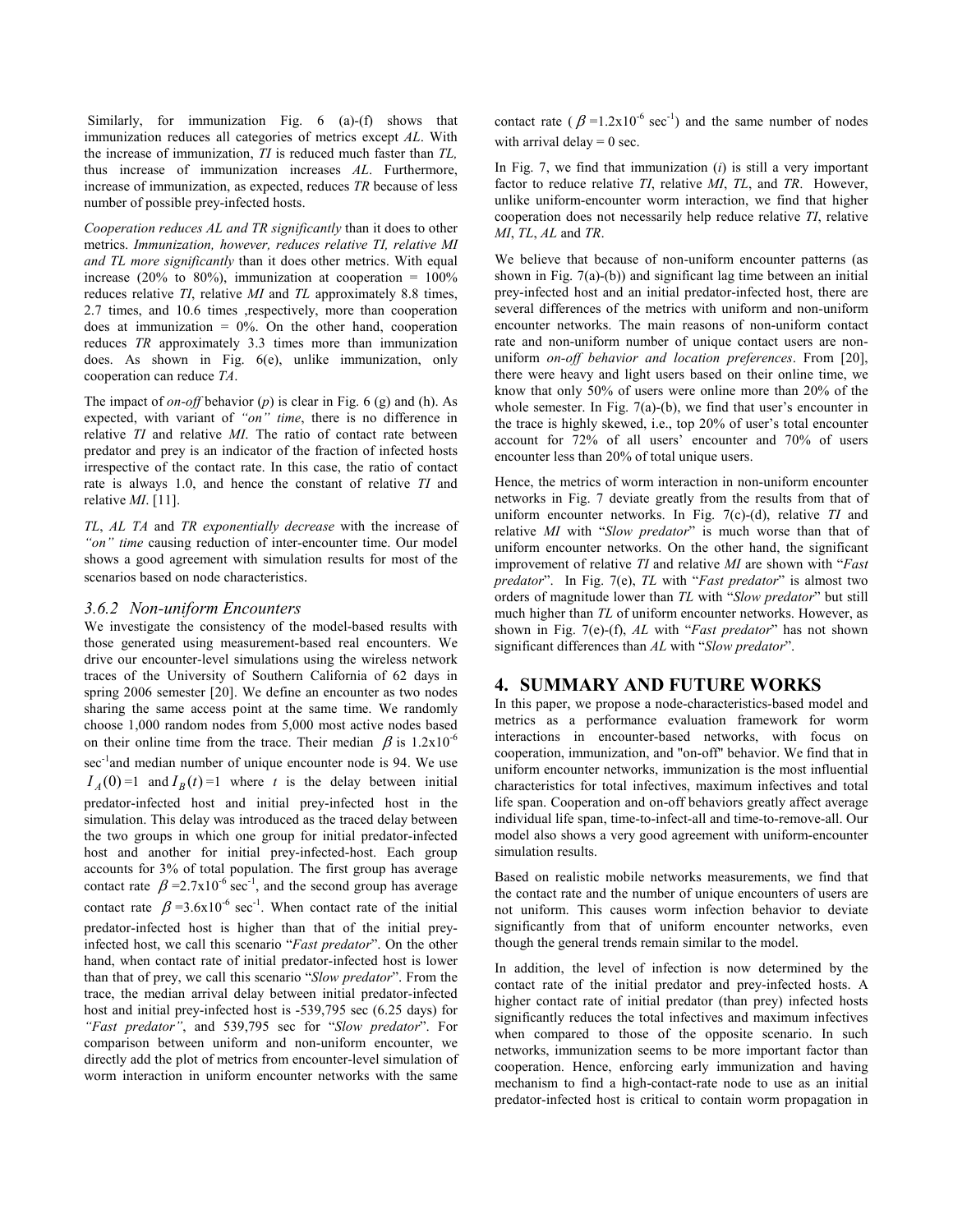encounter-based networks. We believe that node-characteristics model for uniform encounter networks can be extended with delay and cluster behavior to explain effect of node characteristics on worm interaction in non-uniform encounter networks of the future.

## 5. REFERENCES

[1] Castaneda, F., Sezer, E.C. and Xu, J. WORM vs. WORM: preliminary study of an active counter-attack mechanism. ACM WORM 2004.

[2] Frauenthal, J. C. Mathematical Modeling in Epidemiology. Springer-Verlag, New York, 1988.

[3] Analysis of the Sapphire Worm - A joint effort of CAIDA, ICSI, Silicon Defense, UC Berkeley EECS and UC San Diego CSE (http://www.caida.org/analysis/security/sapphire.

[4] Ganesh, A., Massoulie, L. and Towsley, D. The Effect of Network Topology on the Spread of Epidemics. IEEE INFOCOM 2005.

[5] Chen, Z., Gao, L., and Kwiat, K., Modeling the Spread of Active Worms. IEEE INFOCOM 2003.

[6] Kermack, W. O. and McKendrick, A. G. A Contribution to the Mathematical Theory of Epidemics. Proceedings of the Royal Society 1997; A115: 700-721.

[7] Moore, D., Shannon, C., Voelker, G. M., and Savage, S. Internet Quarantine: Requirements for Containing Self Propagating Code. IEEE INFOCOM 2003.

[8] Nicol, D. M., Models and Analysis of Active Worm Defense. Proceeding of Mathematical Methods, Models and Architecture for Computer Networks Security Workshop 2005.

[9] Szor, P. The Art of Computer Virus Research and Defense (Symantec Press) 2005.

[10] Tanachaiwiwat, S., and Helmy, A. Computer Worm Ecology in Encounter-based Networks (Invited Paper). IEEE Broadnets 2007

[11] Tanachaiwiwat, S., and Helmy, A. Modeling and Analysis of Worm Interactions (War of the Worms) IEEE Broadnets 2007

[12] Trend Micro Annual Virus Report 2004 http://www.

trendmicro.com

[13] Trottier, H. and Phillippe, P. Deterministic Modeling Of Infectious Diseases: Theory And Methods. The Internet Journal of Infectious Diseases ISSN: 1528-8366

[14] Vahdat, A. and Becker, D. Epidemic routing for partially connected ad hoc networks Technical Report CS-2000.

[15] Vojnovic, M. and Ganesh, A. J. On the Effectiveness of Automatic Patching. ACM WORM 2005

[16] Zhang, X., Neglia, G., Kurose, J. and Towsley, D.. Performance Modeling of Epidemic Routing, Elsevier Computer Networks journal, 2007

[17] Zou, C. C., Gong, W. and Towsley, D. Code red worm propagation modeling and analysis Proceedings of the 9th ACM CCS 2002.

[18] Cooper, D.E., Ezhilchelvan, P. and Mitrani, I. A Family of Encounter-Based Broadcast Protocols for Mobile Ad-hoc Networks. In Proceedings of the Wireless Systems and Mobility in Next Generation Internet. 1<sup>st</sup> International Workshop of the EURO-NGI Network of Excellence 2004.

[19] Hsu, W. and Helmy, A. On Nodal Encounter Patterns in Wireless LAN Traces. The 2nd IEEE Int.l Workshop on Wireless Network Measurement (WiNMee), April 2006.

[20] Hsu, W. and Helmy, A. On Modeling User Associations in Wireless LAN Traces on University Campuses. The 2nd IEEE Int.l Workshop on Wireless Network Measurement (WiNMee), April 2006.



Figure 6. Effects of cooperation  $(c)$ , immunization  $(i)$  and on-off behavior  $(p)$  on uniform-encounter worm interactions